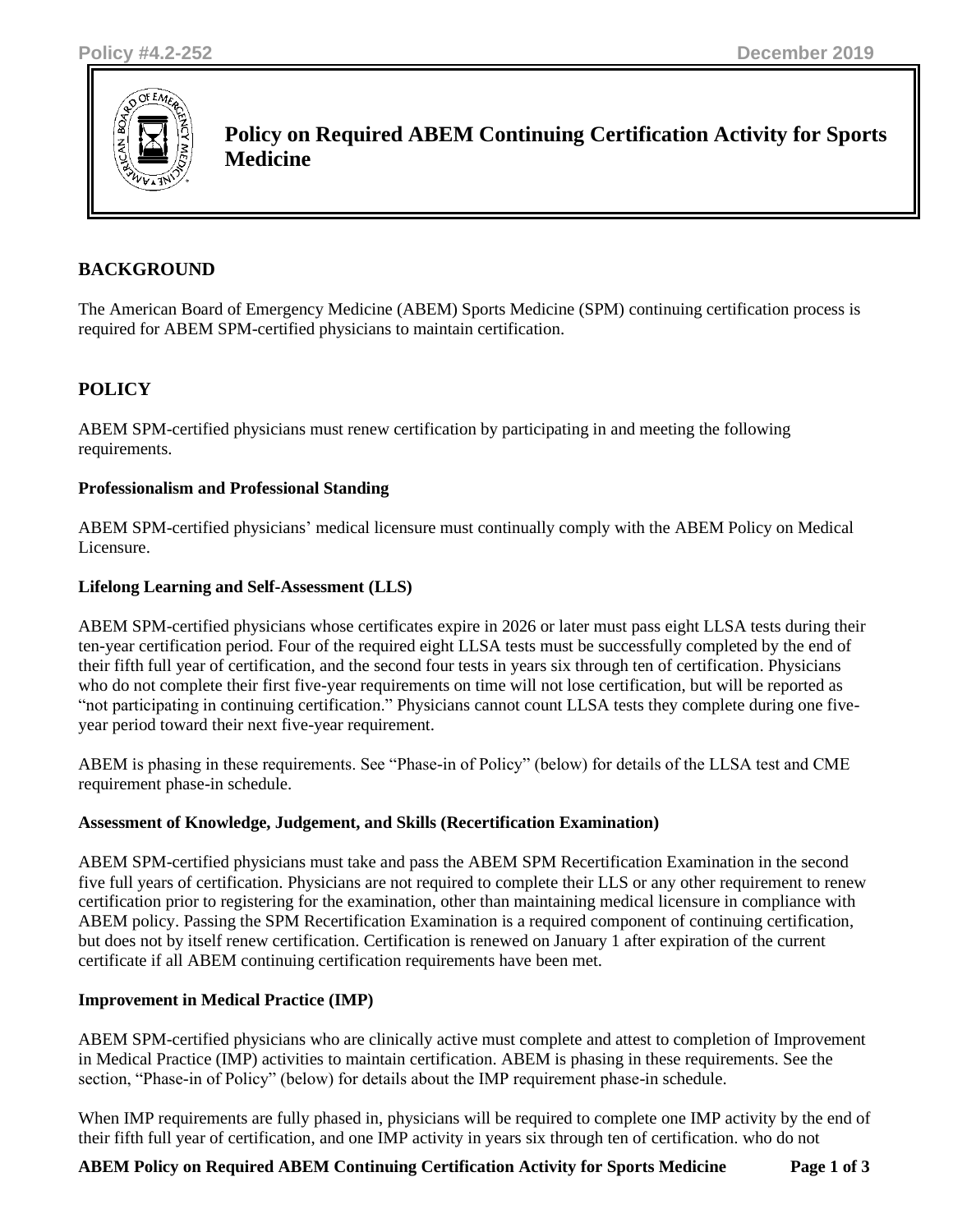## **Policy #4.2-252 December 2019**

complete their first five-year requirements on time will not lose certification, but will be reported as "not participating in continuing certification." IMP activities must follow ABEM IMP Activity Guidelines, described below.

Physicians may report IMP activities they complete within their practice. Alternatively, they may complete any ABEM-approved, third-party IMP module.

Physicians who inform ABEM that they are clinically inactive do not have IMP requirements. Clinically inactive physicians can change their clinical activity status by contacting the ABEM office. If they become clinically active again, physicians will have IMP requirements current at the time they become clinically active.

#### IMP Activity Guidelines

ABEM guidelines for completion of IMP patient care practice improvement activities require that the physician follow the following four steps:

- Review patient clinical care data from ten of the physician's patients. The data must be related to a single presentation, disease, or clinical care process that is part of *The Model of the Clinical Practice of Emergency Medicine* (EM Model) or the practice of Sports Medicine. Group data is acceptable if the individual physician's data is included. Measuring fewer than ten patients is acceptable if the activity is focused on a high-acuity, low-volume, clinical issue.
- Compare the data to evidence-based guidelines. If such guidelines are not available, physicians may use expert consensus or comparable peer data.
- Develop and implement a practice improvement plan, which may be an individual or group effort.
- Review patient clinical care data from ten additional patients with the same presentation, disease, or clinical process as the first patient data review. Group data can be used if the physician's own patients are included, and measuring fewer than ten patients is acceptable if the activity is focused on a high-acuity, low-volume clinical issue. Use the new data to evaluate whether clinical performance has positively changed or if acceptable performance has been maintained.

#### Reporting IMP Activities to ABEM

Physicians report completion of IMP activities to ABEM by attesting that they have completed the activities following the ABEM IMP Activity Guidelines described above.

When physicians attest to completion of IMP activities, they are required to specify an independent verifier of their activities. The verifier must be someone with oversight or knowledge of the physician's completion of the activity.

Five percent of reported IMP activities will be randomly selected for verification. ABEM will ask verifiers to affirm that all of ABEM's guidelines for completion of the activity were met. Any activity that is not verifiable will not meet the requirement.

#### **Renewal of Certification**

ABEM SPM-certified physicians who have met all their ABEM requirements to renew certification will renew certification on January 1 immediately following expiration of their previous certification.

#### **Nonrenewal of Certification**

Physicians who do not meet all their ABEM requirements to renew certification by their certification expiration date are no longer certified. ABEM provides options for formerly certified physicians to regain certification, defined in the Policy on Regaining Certification. The options for regaining certification are based on the following:

- The number of required ABEM activities to renew certification a physician completed prior to certification expiration.
- Whether more than five years have elapsed since the physician's certification expired.